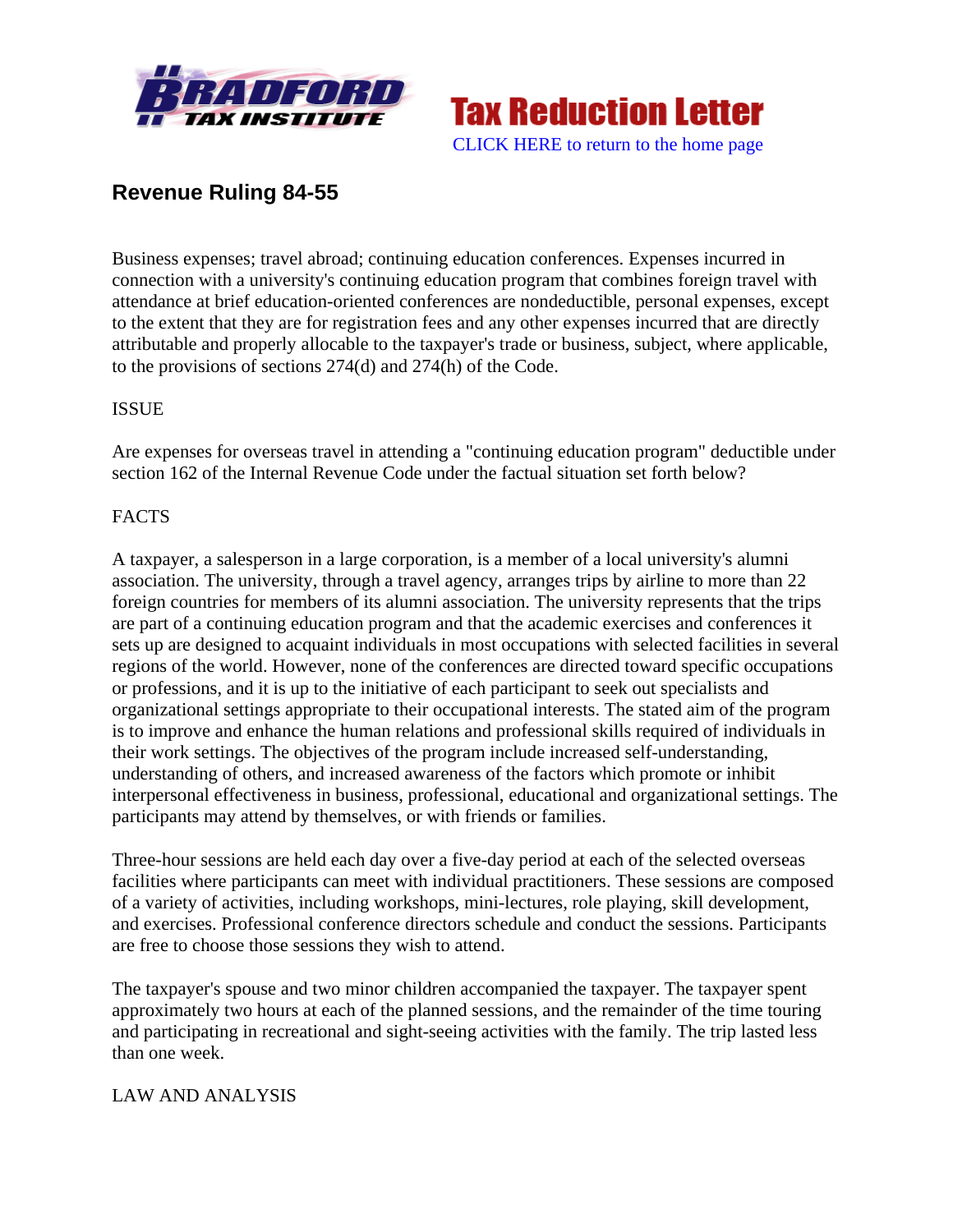Section 162(a) of the Code allows as a deduction ordinary and necessary expenses paid or incurred during the taxable year in carrying on any trade or business.

Section 262 of the Code, provides, with exceptions not here material, that no deduction is allowed for personal, living, or family expenses.

Section 1.162-2(a) of the Income Tax Regulations provides that only such traveling expenses as are reasonable and necessary in the conduct of the taxpayer's business and directly attributable to it may be deducted. If the trip is undertaken for other than business purposes, the travel fares and expenses incident to travel are personal expenses and the meals and lodging are living expenses. If the trip is solely on business, the reasonable and necessary traveling expenses, including travel fares, meals and lodging, and expenses incident to travel, are business expenses.

Under section 1.162-2(b)(1) of the regulations, if a taxpayer travels to a destination and while at such destination engages in both business and personal activities, traveling expenses to and from such destination are deductible only if the trip is related primarily to the taxpayer's trade or business. If the trip is primarily personal in nature, the traveling expenses to and from the destination are not deductible even though the taxpayer engages in business activities while at such destination. However, expenses while at the destination that are properly allocable to the taxpayer's trade or business are deductible even though the traveling expenses to and from the destination are not deductible.

Section 1.162-2(b)(2) of the regulations provides that whether a trip is related primarily to the taxpayer's trade or business or is primarily personal in nature depends upon the facts and circumstances in each case. The amount of time during the period of the trip that is spent on personal activities compared to the amount of time spent on activities directly relating to the taxpayer's trade or business is an important factor in determining whether the trip is primarily personal.

Section 1.162-2(d) of the regulations provides that expenses paid or incurred by a taxpayer in attending a convention or other meeting may constitute an ordinary and necessary business expense depending upon the facts and circumstances of each case. No distinction will be made between self-employed persons and employees. The allowance of deductions depends upon whether there is a sufficient relationship between the taxpayer's trade or business and attendance at the convention so that the taxpayer is benefiting or advancing the interests of the trade or business by such attendance.

Section 1.162-5(e)(1) of the regulations provides that if an individual travels away from home primarily to obtain \* education, the expenses of which are deductible under this section, the taxpayer's expenditures for travel, meals and lodging while away from home are deductible. However, if as an incident of such a trip the individual engages in some personal activity such as sightseeing, social visiting, or entertaining, or other recreation, the portion of the expenses attributable to such personal 'activity constitutes nondeductible personal or living expenses and is not allowable as a deduction. If the individual's travel away from home is primarily personal, the individual's expenditures for travel, meals and lodging (other than meals and lodging during the time spent in participating in deductible education pursuits) are not deductible. Whether a particular trip is primarily personal or primarily to obtain education the expenses of which are deductible under this section depends upon all the facts and circumstances of each case. An